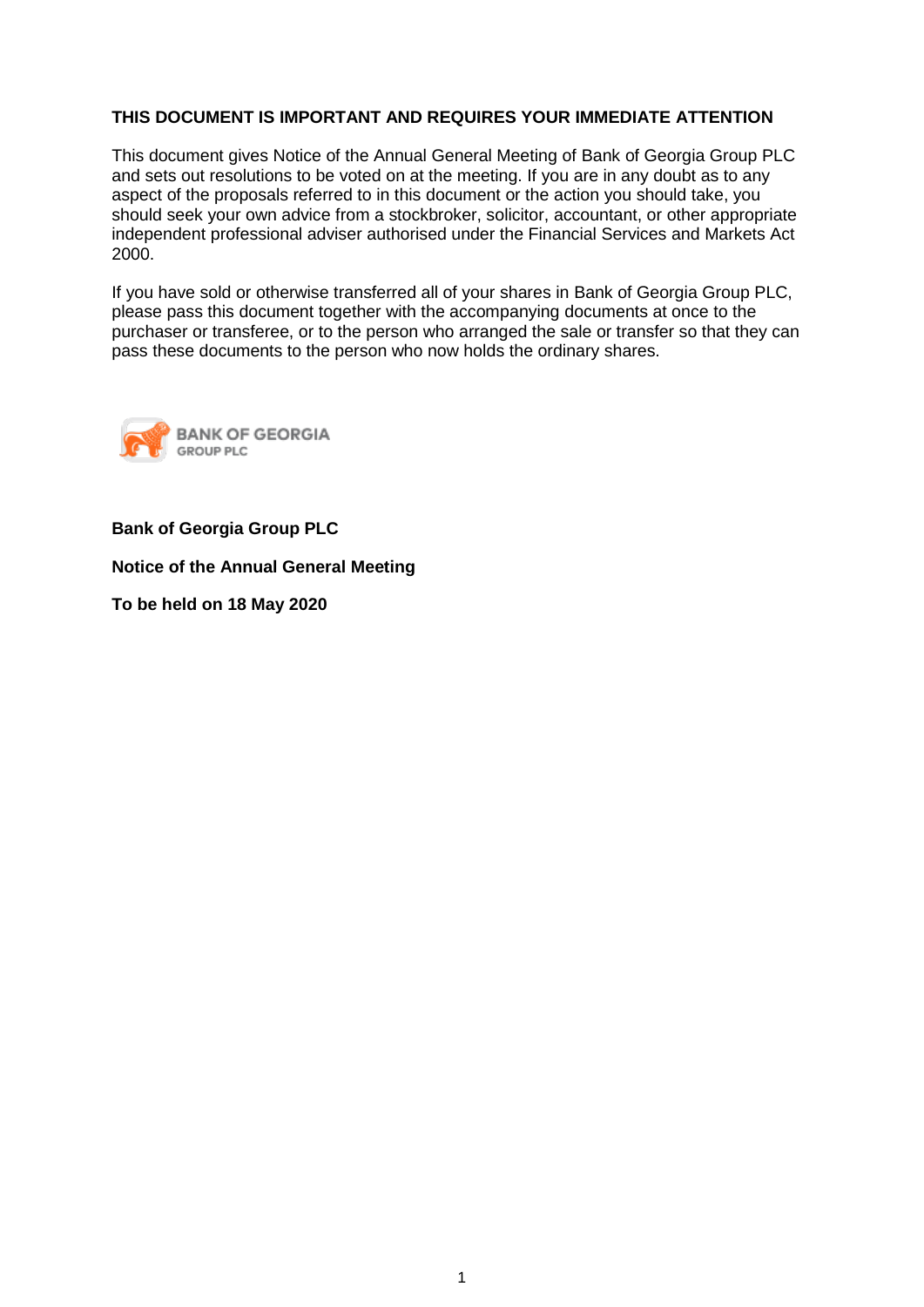**Bank of Georgia Group PLC** 84 Brook Street London W1K 5EH United Kingdom

Registered in England and Wales No: 10917019

30 March 2020

# **LETTER FROM THE CHAIRMAN**

Dear Shareholder,

I am pleased to be writing to you, on behalf of the Board of Directors (the **Board**), with details of the second Annual General Meeting (the **AGM**) of Bank of Georgia Group PLC (the **Company**) which will be held at Baker & McKenzie LLP, 100 New Bridge Street, London EC4V 6JA on Monday 18 May 2020 at 10am (London time). The doors will open at 9.30am (London time).

The formal notice of the AGM is set out on pages 4 to 8 of this document. Explanatory notes on the business of this year's AGM and notes to the notice appear on pages 9 to 19 of this document.

The Board appreciates that the AGM is one of the key ways we communicate with you, our shareholders. It is an important opportunity for you to express your views by raising questions and voting, and ordinarily, attending. Whilst the Board encourages shareholders to vote at the AGM, in light of the developing situation with COVID-19 it requests that shareholders do not attend the AGM in person. The Board will explore alternative means of maintaining shareholder engagement. Further details on our position on the developing COVID-19 situation are set out below.

## **Voting at the AGM**

In order to vote by proxy you may complete the Form of Proxy and return it in the envelope provided to Computershare Investor Services PLC, The Pavilions, Bridgwater Road, Bristol BS99 6ZY as soon as possible. Alternatively, you can vote online at www.investorcentre.co.uk/eproxy using the Control Number, your unique PIN and Shareholder Reference Number (SRN) printed on your Form of Proxy. The return of the Form of Proxy by post or registering your vote online will not prevent you from attending the AGM and voting in person should you so wish (although see *COVID-19 Update*, below).

To be valid, the Form of Proxy or online voting instruction must be received by Computershare no later than 10am (London time) on 14 May 2020. CREST members may choose to use the CREST electronic proxy appointment service in accordance with the procedures set out in note 5 on page 17.

The results of the poll vote at the AGM will be released to the market via the Regulatory News Service of the London Stock Exchange and published on the Company's website as soon as practicable after the conclusion of the AGM.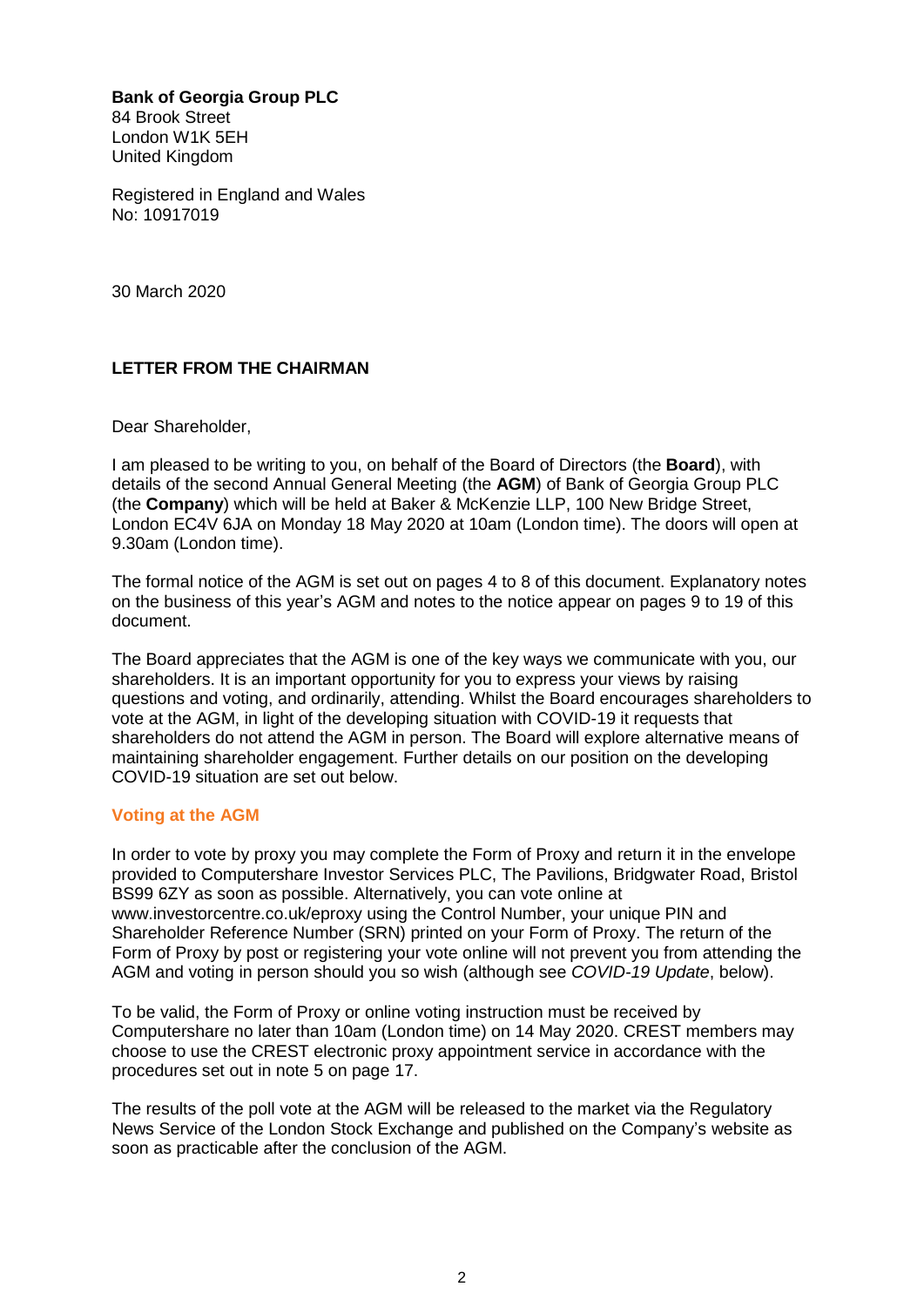## **COVID-19 Update**

We are closely monitoring the impact of COVID-19 (coronavirus). It is currently the intention of the Company to hold the meeting as planned. However, the Board notes the guidance issued by the UK government on 23 March 2020 restricting social gatherings for a period of 3 weeks from that date in view of the COVID-19 pandemic, and the fact that if such guidance remains in place on the date of the AGM, shareholders will be prohibited from attending the AGM.

Given the current guidance and the general uncertainty on what additional and/or alternative measures may be put in place, the Board requests that shareholders do not attend the AGM but instead appoint a proxy and provide voting instructions in advance of the AGM, in accordance with the instructions explained above under the heading *Voting at the AGM*.

If the Board believes that it becomes necessary or appropriate to make alternative arrangements for the holding of the AGM due to COVID-19, we will ensure that shareholders are given as much notice as possible. Further information will be made available through an announcement to the London Stock Exchange and through an upload to https://bankofgeorgiagroup.com/information/meetings.

#### **Recommendation**

The Board believes that all of the proposals set out in this Notice of AGM are in the best interests of the Company and shareholders as a whole and unanimously recommends that you vote in favour of all the resolutions, as the Directors intend to do in respect of their own beneficial holdings of ordinary shares in the Company of £0.01 each (each an **Ordinary Share**).

Yours faithfully,

Neil Janin Non-Executive Chairman Bank of Georgia Group PLC 30 March 2020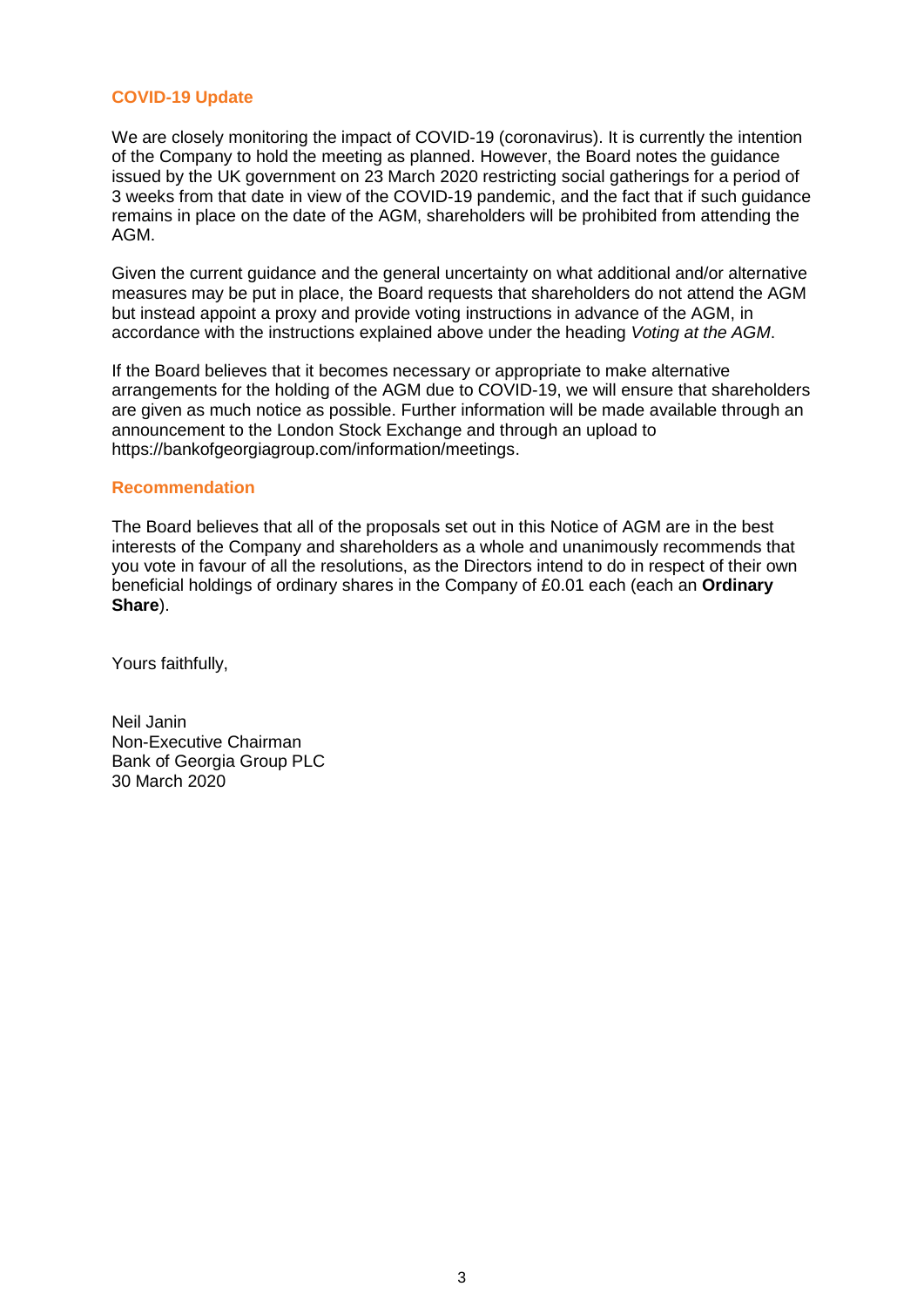# **NOTICE OF ANNUAL GENERAL MEETING**

This year's AGM will be held at the offices of Baker & McKenzie LLP, 100 New Bridge Street, London EC4V 6JA on Monday 18 May 2020 at 10am (London time). You will be asked to consider, and if thought fit, pass the resolutions below. Resolutions 1 to 14 are proposed as ordinary resolutions and resolutions 15 to 17 are proposed as special resolutions. Resolutions 13 to 17 are proposed as special business.

## **Ordinary Resolutions**

#### **1. Annual Report and Accounts**

To receive the Directors' Report, the Strategic Report, the Directors' Remuneration Report and the financial statements together with the Auditors' Report for the financial year ended 31 December 2019.

## **2. Directors' Remuneration Report**

To approve the Directors' Remuneration Report, as set out on pages 146 to 161 (excluding the summary of the Remuneration Policy on pages 157 to 161 of the Annual Report and Accounts) for the financial year ended 31 December 2019.

#### **Re-appointment of Directors**

- **3.** To re-appoint Neil Janin, as a director of the Company.
- **4.** To re-appoint Alasdair Breach, as a director of the Company.
- **5.** To re-appoint Archil Gachechiladze, as a director of the Company.
- **6.** To re-appoint Tamaz Georgadze, as a director of the Company.
- **7.** To re-appoint Hanna Loikkanen, as a director of the Company.
- **8.** To re-appoint Véronique McCarroll, as a director of the Company.
- **9.** To re-appoint Jonathan Muir, as a director of the Company.
- **10.** To re-appoint Cecil Quillen, as a director of the Company.

#### **11. Auditor Re-appointment**

To re-appoint Ernst & Young LLP as Auditor of the Company (the **Auditor**) until the end of the next general meeting at which accounts are laid before the Company.

#### **12. Auditor Remuneration**

To authorise the Audit Committee to determine the remuneration of the Auditor.

#### **13. Political Donations**

THAT, in accordance with sections 366 and 367 of the Companies Act 2006 (the **Act**), the Company and any subsidiary of the Company, during the period beginning with the date of the passing of this resolution and expiring at the conclusion of the Company's AGM in 2021 (unless this authority has been renewed, revoked or varied by the Company in a general meeting), be authorised to: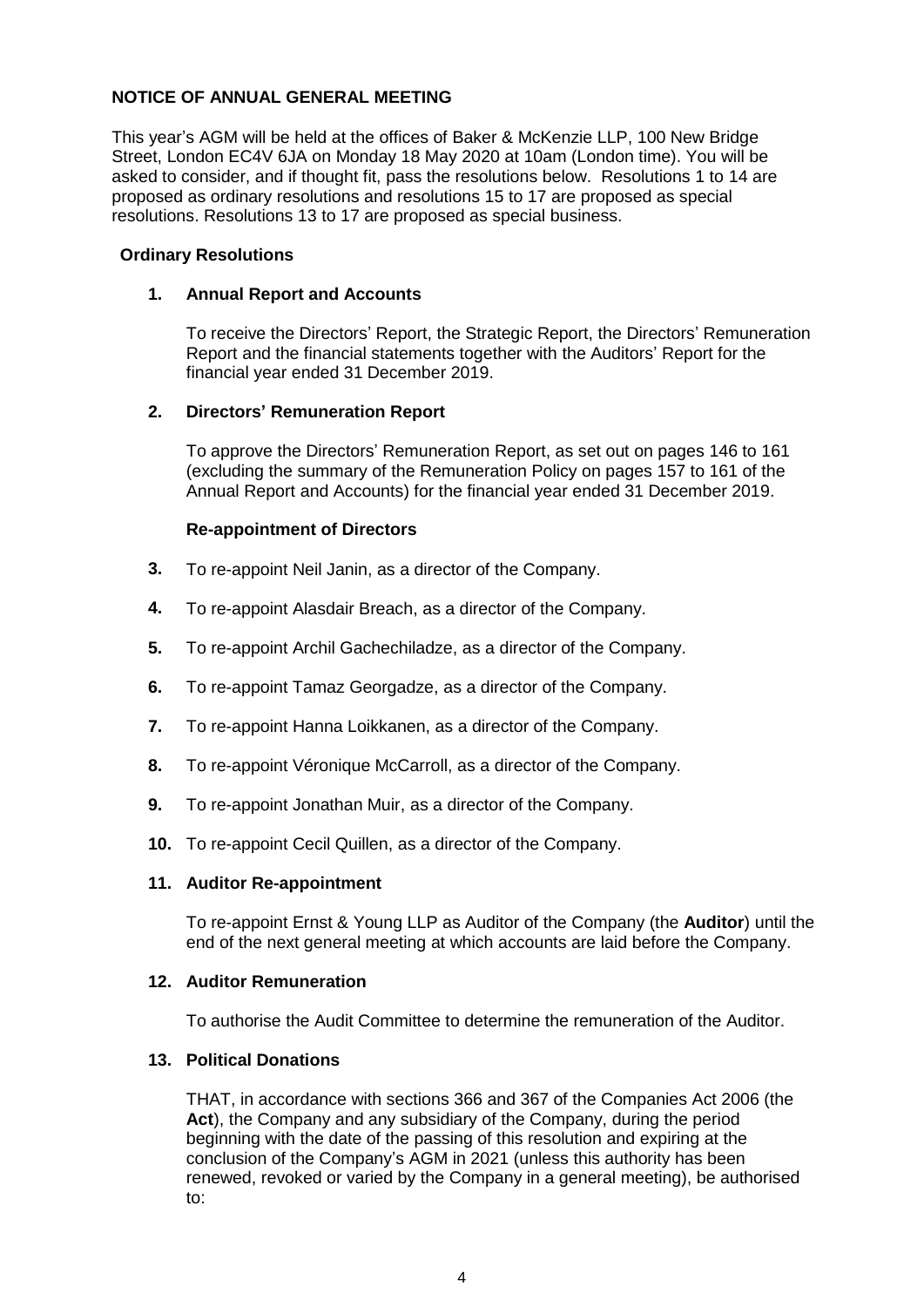- a) make donations to political parties or independent election candidates, not exceeding £100,000 in total;
- b) make donations to political organisations other than political parties, not exceeding £100,000 in total; and
- c) incur political expenditure, not exceeding £50,000 in total.

The above amounts may be comprised of one or more amounts in different currencies, as the Board may determine. Any terms used in this resolution which are defined in Part 14 of the Act shall bear the same meaning for the purposes of this resolution 13.

## **14. Authority to Allot Shares**

THAT, in substitution for all existing authorities, the Board be generally and unconditionally authorised for the purposes of section 551 of the Act to allot shares in the Company and to grant rights to subscribe for or convert any security into shares in the Company (**Rights**):

- a) up to an aggregate nominal value of £163,898.09 (representing 16,389,809 Ordinary Shares, which represents approximately one-third of the Company's issued ordinary share capital as at 16 March 2020 being the latest practicable date prior to publication of this notice of AGM); and
- b) in addition to the amount referred to in paragraph (a) above, up to a further aggregate nominal value of £163,898.09 (representing 16,389,809 Ordinary Shares, which represents approximately one-third of the Company's issued ordinary share capital as at 16 March 2020 being the latest practicable date prior to publication of this notice of AGM) in relation to an allotment of equity securities (as defined in section 560(1) of the Act) in connection with an offer by way of a rights issue:
	- i. to holders of shares in proportion (as nearly as may be practicable) to their existing holdings; and
	- ii. to holders of other equity securities as required by the rights of those securities or as the Board consider it necessary, as permitted by the rights of those securities.

subject to the Board having a right to make such exclusions or other arrangements as they may deem necessary or expedient in relation to treasury shares, fractional entitlements, record dates or legal, regulatory or practical problems in, or under the laws of, any territory or any other matter,

such authorities to apply (unless previously renewed, varied or revoked by the Company in general meeting) until the conclusion of the Company's AGM in 2021 or, if earlier, at the close of business on 18 August 2021 (being 15 months after the date of the forthcoming AGM) save that the Company may, before the authority expires, make offers and/or enter into agreements which would, or might, require equity securities to be allotted, or rights to be granted, after the authority expires and the Board may allot shares or grant rights to subscribe for or to convert any security into shares under any such offer or agreement as if the authority conferred by this resolution 14 had not expired.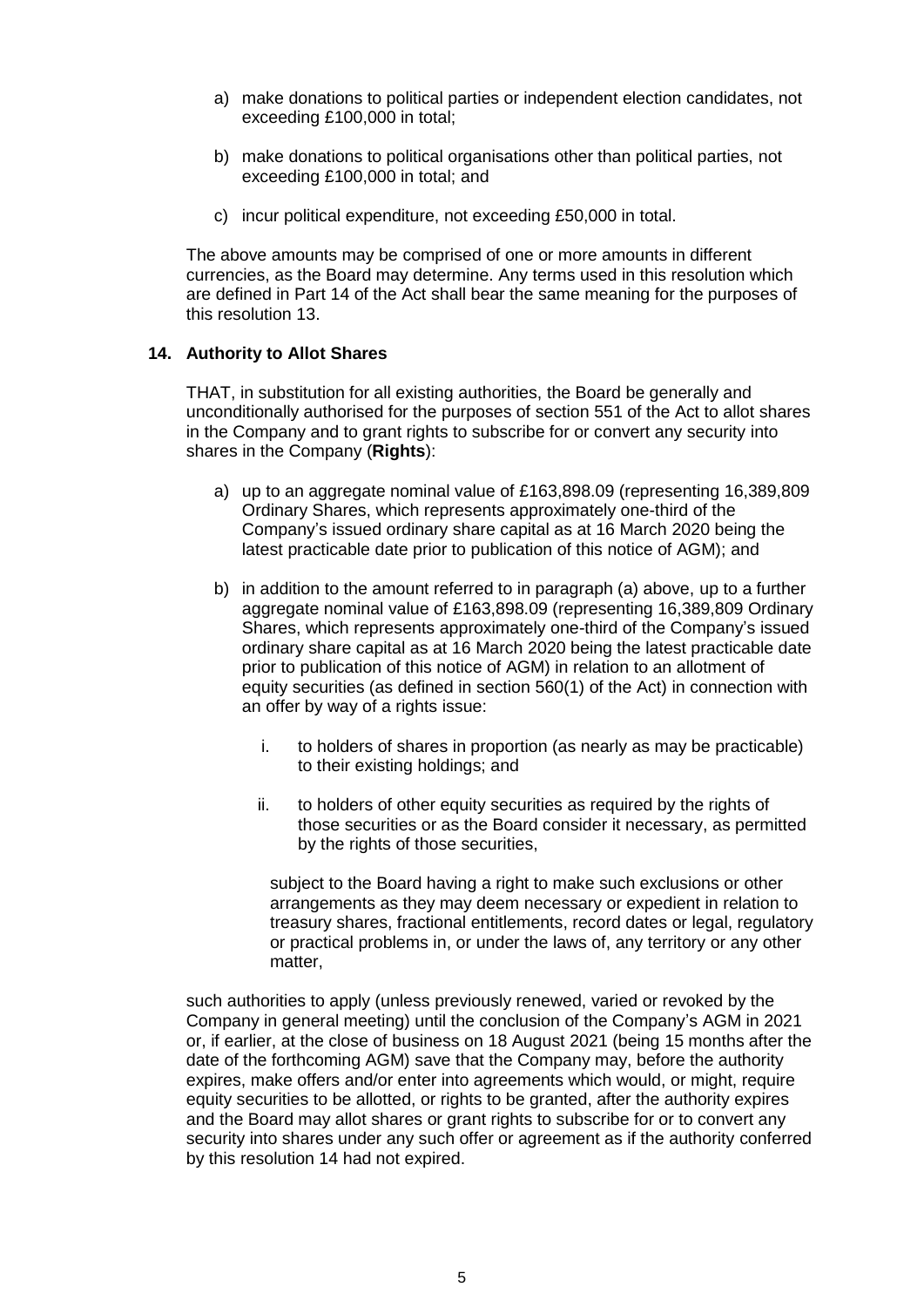#### **Special Resolutions**

## **15. Disapplication of Pre-emption Rights**

THAT, subject to the passing of resolution 14, the Board be and are generally empowered pursuant to sections 570 and 573 of the Act to allot equity securities (as defined in section 560(1) of the Act) for cash pursuant to the authority granted by resolution 14 and/or to sell Ordinary Shares held by the Company as treasury shares as if section 561 of the Act did not apply to any such allotment or sale, provided that such authority be limited:

- a) to the allotment of equity securities for cash and/or sale of treasury shares in connection with an offer of, or invitation to apply for, equity securities:
	- i. to ordinary shareholders in proportion (as nearly as practicable to their respective existing holdings of Ordinary Shares held by them on the record date); and
	- ii. to holders of other equity securities, as required by the rights attaching to those securities, or if the Board otherwise considers it necessary, as permitted by the rights attaching to those securities,

but subject to the Board having the right to impose any limits or restrictions and make any arrangements which it considers necessary or appropriate to deal with treasury shares, fractional entitlements, record dates, legal, regulatory or practical problems in, or under the laws of, any territory or any other matter whatsoever; and

b) to the allotment of equity securities for cash and/or sale of treasury shares (otherwise than pursuant to paragraph (a) above) having, in the case of Ordinary Shares, a nominal amount or, in the case of other equity securities, giving the right to subscribe for or convert into Ordinary Shares having a nominal amount not exceeding, an aggregate amount of £24,584.71 (being 2,458,471 Ordinary Shares, which represents approximately 5% of the Company's issued ordinary share capital as at 16 March 2020, being the latest practicable date prior to publication of this notice of AGM),

provided that the authority conferred pursuant to this resolution 15 shall expire at the conclusion of the Company's next AGM in 2021 or, if earlier, at the close of business on 18 August 2021 (being 15 months after the date of the forthcoming AGM), save that in each case, prior to its expiry, the Company may make offers, and/or enter into agreements, which would, or might, require equity securities to be allotted (and/or treasury shares to be sold) after this authority expires and the Board may allot equity securities (and/or sell treasury shares) under any such offer or agreement as if the authority given by this resolution had not expired.

#### **16. Specific Authority to Dis-apply Pre-emption Rights in Connection with an Acquisition or Specified Capital Investment**

That, subject to the passing of resolution 14, the Board be and are generally empowered pursuant to sections 570 and 573 of the Act (in addition to the authority given by resolution 15) to allot equity securities (as defined in section 560(1) of the Act) for cash pursuant to the authority given by that resolution 14 and/ or to sell Ordinary Shares held by the Company as treasury shares as if section 561 of the Act did not apply to any such allotment or sale, provided that such authority be: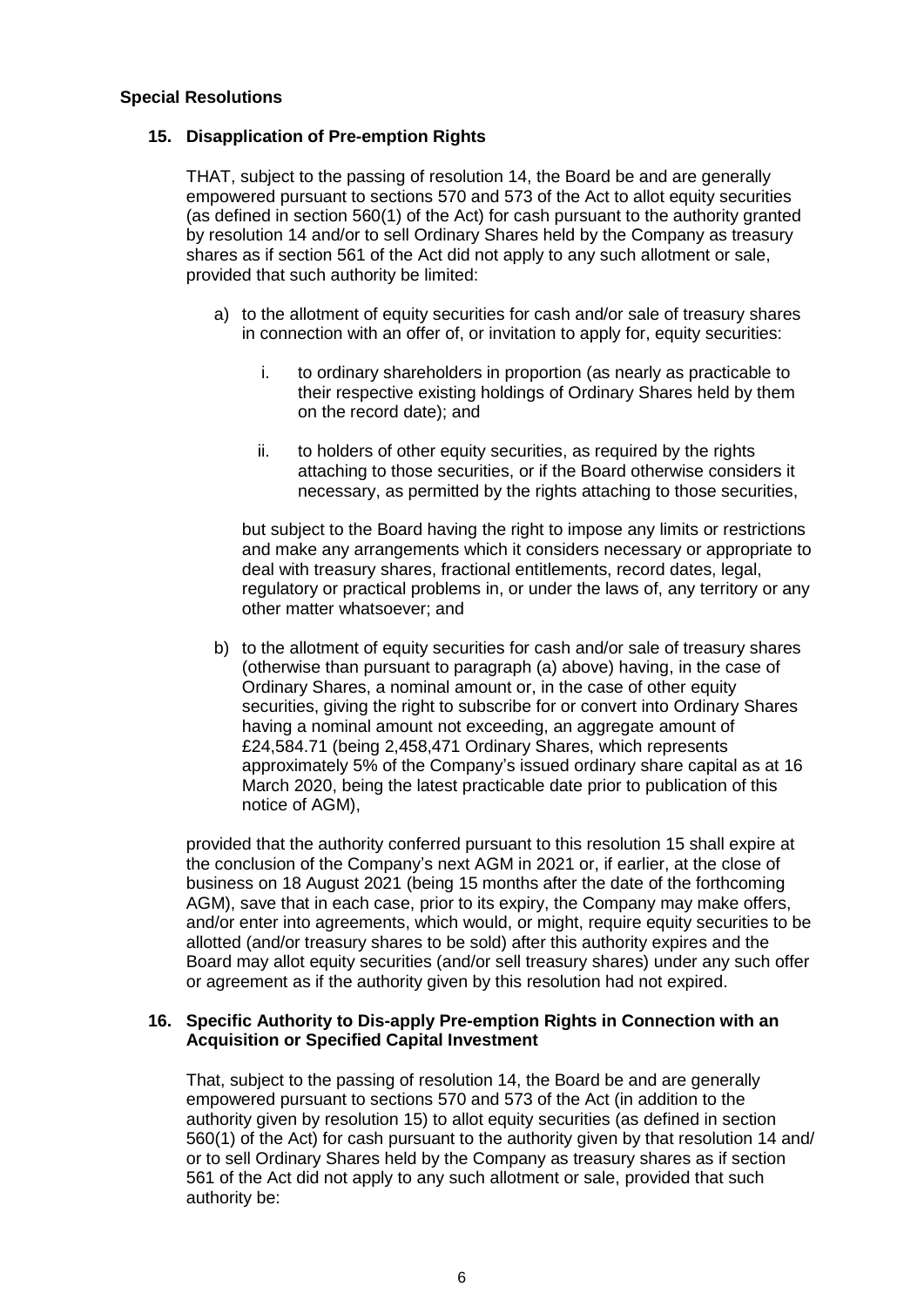- a) limited to the allotment of equity securities and/or sale of treasury shares, up to a nominal amount of £24,584.71 (being 2,458,471 Ordinary Shares, representing approximately 5% of the Company's issued ordinary share capital as at 16 March 2020, being the latest practicable date prior to the publication of this notice of AGM); and
- b) used only for the purposes of financing (or refinancing, if the authority is to be used within six months after the original transaction) a transaction which the Board of the Company determines to be an acquisition or other capital investment of a kind contemplated by the Statement of Principles on Disapplying Pre-Emption Rights most recently published by the Pre-Emption Group prior to the date of this notice of AGM,

provided that such authority shall expire at the conclusion of the Company's AGM in 2021 or, if earlier, at the close of business on 18 August 2021 (being 15 months after the date of the forthcoming AGM), save that, in each case, prior to its expiry, the Company may make offers, and/or enter into agreements, which would, or might, require equity securities to be allotted (and/or treasury shares to be sold) after this authority expires and the Board may allot equity securities (and/or sell treasury shares) under any such offer or agreement as if the authority given by this resolution had not expired.

# **17. Authority to Purchase Ordinary Shares**

THAT the Company be generally and unconditionally authorised for the purpose of section 701 of the Act to make market purchases (as defined in section 693 of the Act) of Ordinary Shares, on such terms and in such manner as the Board may from time to time determine, provided that:

- a) the maximum aggregate number of Ordinary Shares which may be purchased is 4,916,943 (representing approximately 10% of the Company's issued ordinary share capital as at 16 March 2020, being the latest practicable date prior to the publication of this notice of AGM);
- b) the minimum price (exclusive of expenses) which may be paid for each Ordinary Share is £0.01; and
- c) the maximum price (exclusive of expenses) which may be paid for each Ordinary Share is the higher of:
	- i. 105% of the average of the middle-market price of an Ordinary Share as derived from the London Stock Exchange Daily Official List for the five business days immediately preceding the day on which such Ordinary Share is contracted to be purchased; and
	- ii. an amount equal to the higher of the price of the last independent trade of an Ordinary Share and the highest current independent purchase bid for an Ordinary Share as derived from the London Stock Exchange Trading System at the time the purchase is carried out,

provided that the authority conferred by this resolution 17 shall expire at the conclusion of the Company's AGM in 2021 or, if earlier, at the close of business on 18 June 2021, being 13 months after the date of the forthcoming AGM (except in relation to any purchase of Ordinary Shares for which the contract was concluded before such date and which would or might be executed wholly or partly after such date).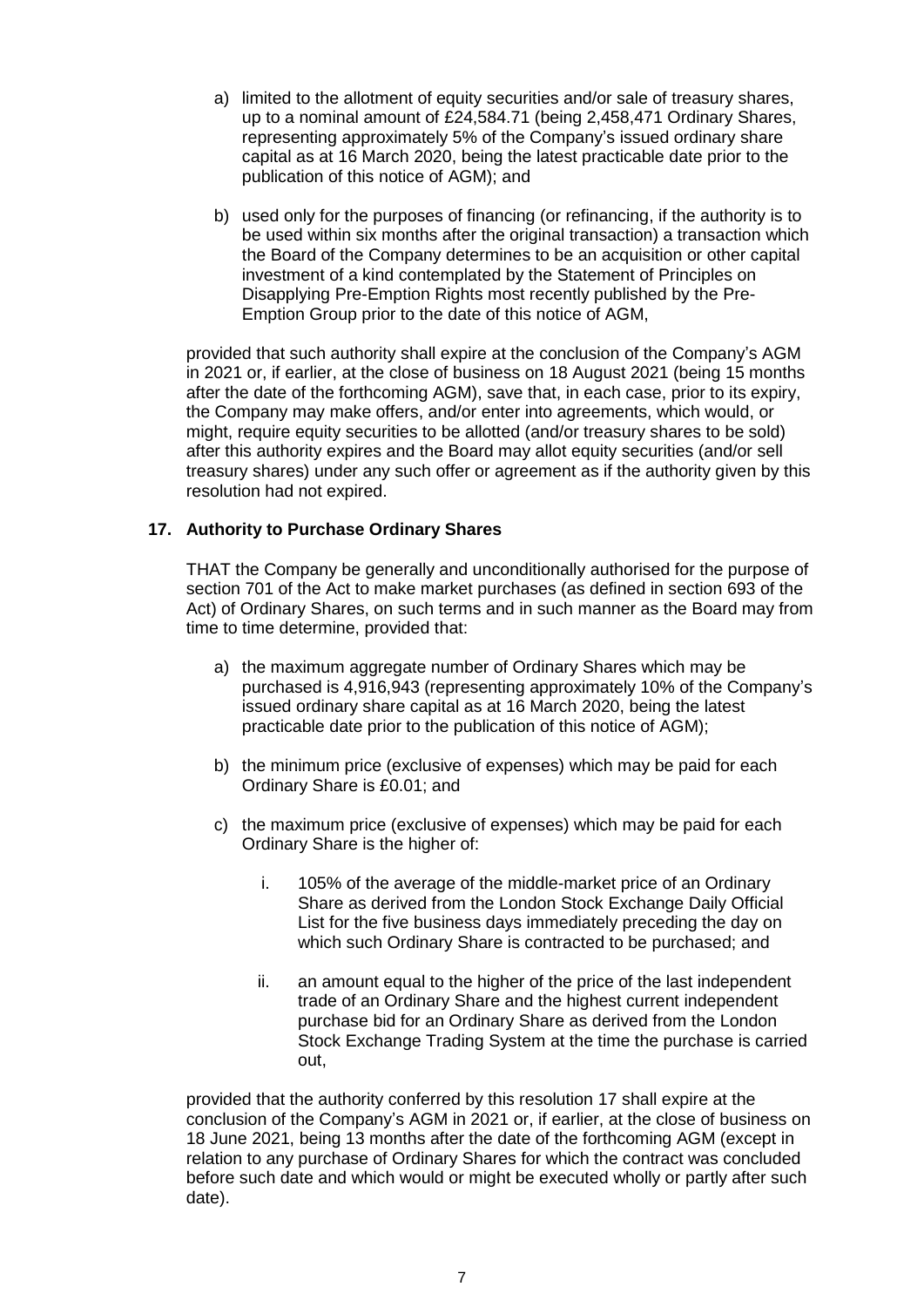By Order of the Board

Link Company Matters Limited Company Secretary 30 March 2020

Registered Office: 84 Brook Street London W1K 5EH United Kingdom

Registered in England and Wales No: 10917019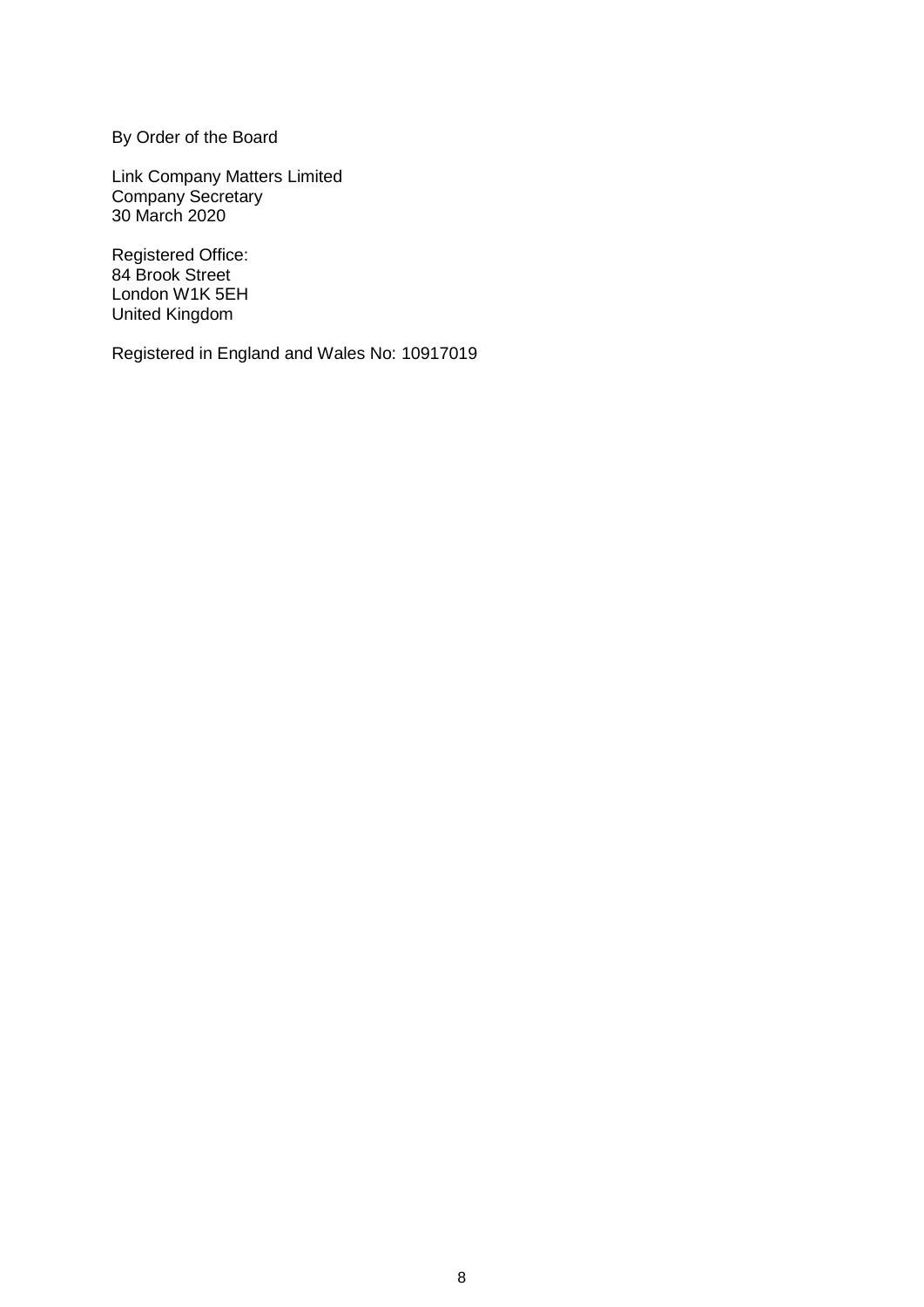# **EXPLANATORY NOTES TO THE BUSINESS OF THE AGM**

The notes on the following pages are given as explanations of the proposed resolutions.

Resolutions 1 to 14 are proposed as ordinary resolutions. This means that, for each of those resolutions to be passed, a simple majority of votes cast must be in favour of the resolutions.

Resolutions 15, 16, and 17 are proposed as special resolutions. This means that, for each of those resolutions to be passed, not less than 75% of the votes cast must be in favour of the resolution.

Please note that a "vote withheld" (as it appears in the Form of Proxy) is not a vote in law and will not be counted in the calculation of the proportion of votes "for" or "against" a resolution.

#### **Resolution 1: Annual Report and Accounts**

The 2019 Annual Report and Accounts for the year ended 31 December 2019 are available on our website (https://bankofgeorgiagroup.com/information/meetings) and have been sent to shareholders, as requested. Further copies will be available at the AGM.

## **Resolution 2: Directors' Remuneration Report**

Resolution 2 seeks approval for the Directors' Remuneration Report for the year ended 31 December 2019, excluding the part of the report which sets out the summary of Directors' Remuneration Policy. This resolution is advisory in nature and, as such, it does not affect the actual remuneration paid to any director. The Directors' Remuneration Report is set out on pages 146 to 161 (excluding the summary of the Directors' Remuneration Policy on pages 157 to 161) of the 2019 Annual Report and Accounts.

Shareholders are not required to vote on the Directors' Remuneration Policy this year. The Directors' Remuneration Policy was approved by shareholders at our 2019 Annual General Meeting and is available on the Company's website. A remuneration policy will be put to shareholders again no later than the date of the Company's Annual General Meeting in 2022.

#### **Resolutions 3 to 10: Re-Appointment of Directors**

In accordance with the provisions of the UK Corporate Governance Code, the Board has decided that all Directors should retire at the AGM and offer themselves for re-appointment.

The Nomination Committee identifies, evaluates and recommends candidates for appointment or re-appointment as Directors. The Nomination Committee and the Board keeps the balance of skills, experience, knowledge and independence of the Board under regular review and seeks to ensure an orderly succession of Directors.

The Nomination Committee has reviewed the performance of each Director now standing for re-appointment, and, having considered the complementary skills, expertise, and other contributions individuals may make (including diversity considerations), the Nomination Committee believes that they each continue to be effective and demonstrate commitment to their roles, including commitment of time for the Board and Committee meetings and any other duties. The Board as a whole is content that each Non-Executive Director standing for re-appointment is independent in character and judgment in accordance with the criteria set out in the UK Corporate Governance Code and that there are no relationships or circumstances likely to affect that independence.

Accordingly, the Board recommends the re-appointment of each of the Directors.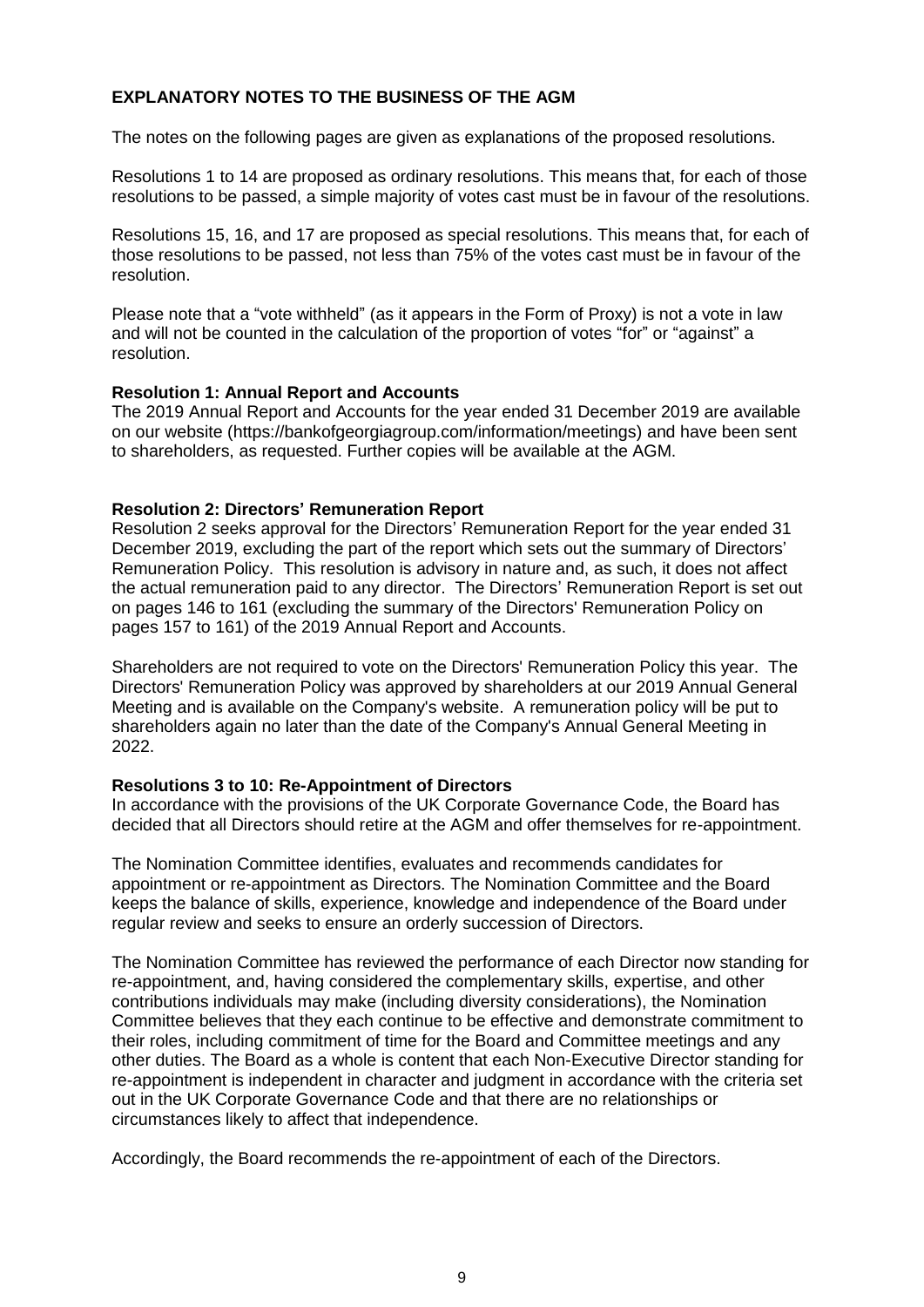Biographical details of each of the Directors standing for re-appointment are as follows:

#### **NEIL JANIN NON-EXECUTIVE CHAIRMAN**

Neil Janin was appointed Non-Executive Chairman of Bank of Georgia Group PLC on 24 February 2018. Mr Janin serves as Chairman of Bank of Georgia Group PLC's Nomination Committee, as well as a member of the Remuneration Committee. Mr Janin also serves as a member of the Supervisory Board of JSC Bank of Georgia (the **Bank**, a subsidiary of Bank of Georgia Group PLC).

#### **Skills and experience:**

Mr Janin has a long and distinguished career, spanning the retail, asset management and corporate banking industries, and has conducted engagements in all areas of organisational practice, including design, leadership, governance, performance enhancement, culture, change and transformation. He has experience in Europe, Asia and North America, and he brings considerable insight of international strategic and commercial issues to the Board. Mr Janin is an experienced Chairman and is able to co-ordinate the knowledge and perspectives offered by the members of the Board. He was previously a Director of McKinsey & Company, and worked for Chase Manhattan Bank (now JP Morgan Chase) and Procter & Gamble prior to that.

#### **ALASDAIR (AL) BREACH INDEPENDENT NON-EXECUTIVE DIRECTOR**

Alasdair Breach was appointed as an Independent Non-Executive Director of Bank of Georgia Group PLC on 24 February 2018. Mr Breach serves as Chairman of Bank of Georgia Group PLC's Remuneration Committee, as well as a member of the Risk Committee and Nomination Committee. Mr Breach also serves as a member of the Supervisory Board of the Bank.

## **Skills and experience:**

Al Breach has extensive knowledge in asset management, economics and the analysis of investment banks. His experience of managing the investment fund brings strong strategic and critical evaluation skills to challenge and contribute to business strategy. Mr Breach is an Executive Director of Gemsstock Limited, a UK FCA regulated fund management firm which he co-founded in 2013. Previously he was at Brunswick UBS (later UBS Russia) as Chief Economist, and then Head of Research and Managing Director. He is also an advisor to East Capital.

#### **ARCHIL GACHECHILADZE CHIEF EXECUTIVE OFFICER**

Archil Gachechiladze was appointed as Executive Director and CEO of Bank of Georgia Group PLC on 28 January 2019. Mr Gachechiladze serves as CEO of the Bank.

#### **Skills and experience:**

Mr Gachechiladze has broad and extensive experience in the financial services sector and brings significant insight into the local Georgian market, as well as having international experience. In previous appointments, he has demonstrated leadership and vision, and will lead the development of the Group's strategy and promotion of its culture. Mr Gachechiladze was previously CEO of Georgian Global Utilities (formerly part of BGEO Group PLC), and held various senior positions at the Bank between 2009 and 2017. He also held positions both in local and international organisations, such as TBC Bank (2008-2009), Lehman Brothers Private Equity (currently Trilantic Capital Partners) (2006-2008), Salford Equity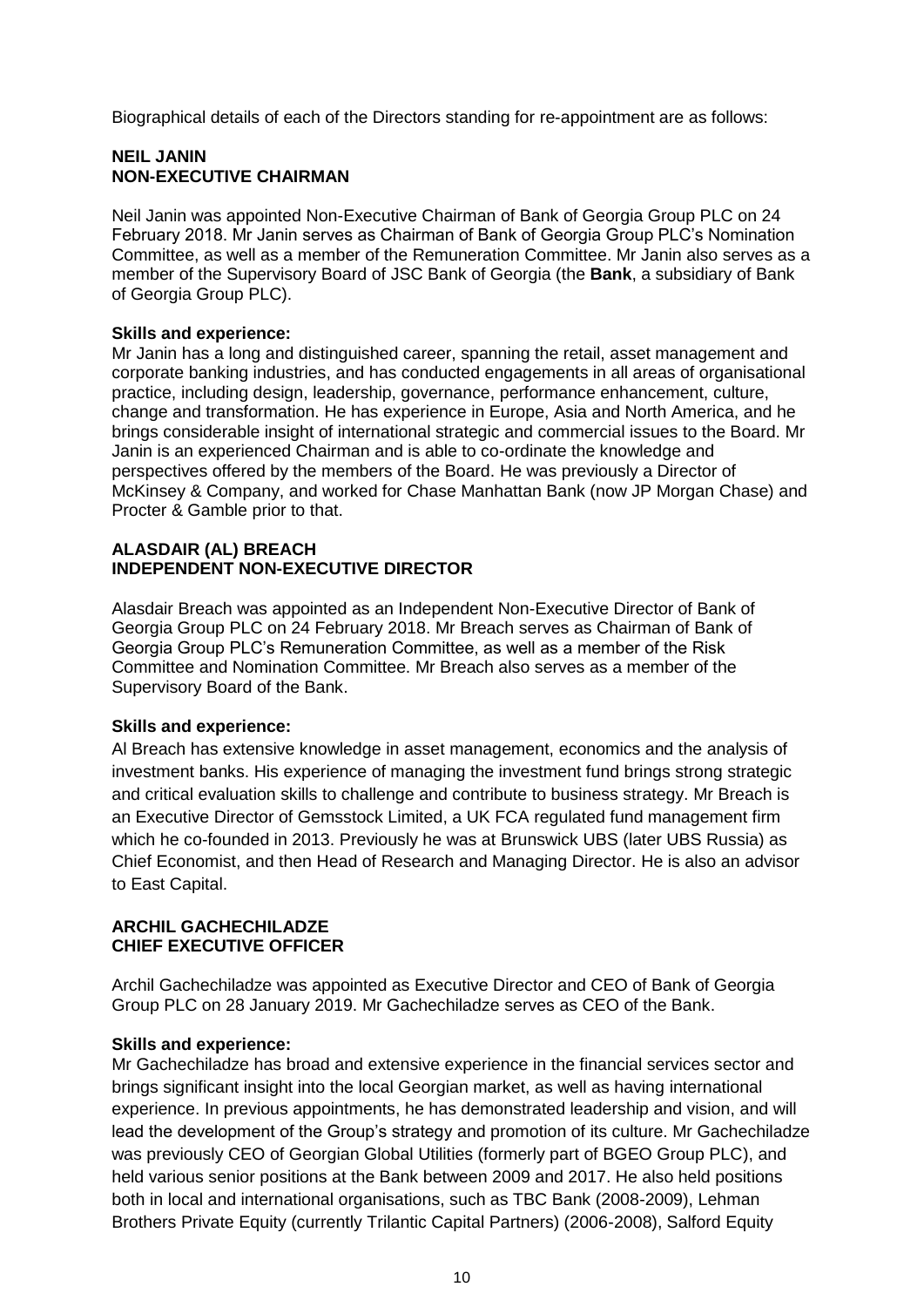Partners (2002-2004), European Bank for Reconstruction and Development (EBRD) (2001- 2002), KPMG and the World Bank's CERMA (1998-2000).

#### **TAMAZ GEORGADZE INDEPENDENT NON-EXECUTIVE DIRECTOR**

Tamaz Georgadze was appointed as an Independent Non-Executive Director of Bank of Georgia Group PLC on 24 February 2018. Mr Georgadze serves as Chairman of Bank of Georgia Group PLC's Risk Committee, as well as a member of the Remuneration Committee and Nomination Committee. Mr Georgadze is also a member of the Bank's Supervisory Board.

# **Skills and experience:**

Tamaz Georgadze has a strong understanding of the banking industry, strategy and risk management. He also brings his considerable experience of operating in the Georgian markets to his role on the Board. Mr Georgadze founded and currently serves as the CEO / Chairman of Raisin GmbH, which launched the first global deposit intermediation in Europe. Prior to founding Raisin GmbH, Mr Georgadze had a ten-year career at McKinsey & Company in Berlin, where he served as a Partner from 2009 to 2013.

#### **HANNA LOIKKANEN SENIOR INDEPENDENT NON-EXECUTIVE DIRECTOR**

Hanna Loikkanen was appointed as the Senior Independent Non-Executive Director of Bank of Georgia Group PLC on 24 February 2018. Ms Loikkanen also serves as a member of the Audit Committee, Nomination Committee and Remuneration Committee. Ms Loikkanen also serves as a member of the Bank's Supervisory Board.

## **Skills and experience:**

Hanna Loikkanen has extensive experience in financial institutions in Russia and Eastern Europe, and has held a number of senior positions and advisory roles within the banking industry. In her role as Senior Independent Non-Executive Director, Ms Loikkanen brings strong listed company board experience and valuable knowledge of the financial industry to the Board. Ms Loikkanen currently serves as a Non-Executive Director, Chair of the Compensation and Remuneration Committee and a member of the Audit Committee of PJSC Rosbank, a universal bank listed on the Moscow Stock Exchange (Société Générale Group in Russia). Since 2014, she has acted as Non-Executive Chairman of the Board of T&B Capital, an independent regulated wealth management company based in Helsinki. Prior to this, Ms Loikkanen worked at the Moscow office of a Swedish asset management company East Capital from 2007 until 2015, managing a private equity fund focusing on investments in financial institutions in the region.

## **VERONIQUE MCCARROLL INDEPENDENT NON-EXECUTIVE DIRECTOR**

Véronique McCarroll was appointed as an Independent Non-Executive Director of Bank of Georgia Group PLC on 1 October 2018. Ms McCarroll also serves as a member of Bank of Georgia Group PLC's Risk and Nomination Committees, and as a member of the Bank's Supervisory Board.

# **Skills and experience:**

Véronique McCarroll has developed an extensive career in consulting and Financial Services, and has significant understanding of risk management. She brings direct experience from her career in strategic consultancy and the banking sector to the Board. Ms McCarroll currently sits on the Executive Committee of Mobile Finance, where she heads Strategy and Innovation for Digital Banking across Europe at Orange. She was until recently an Executive Director at Crédit Agricole CIB, in charge of Strategy and Business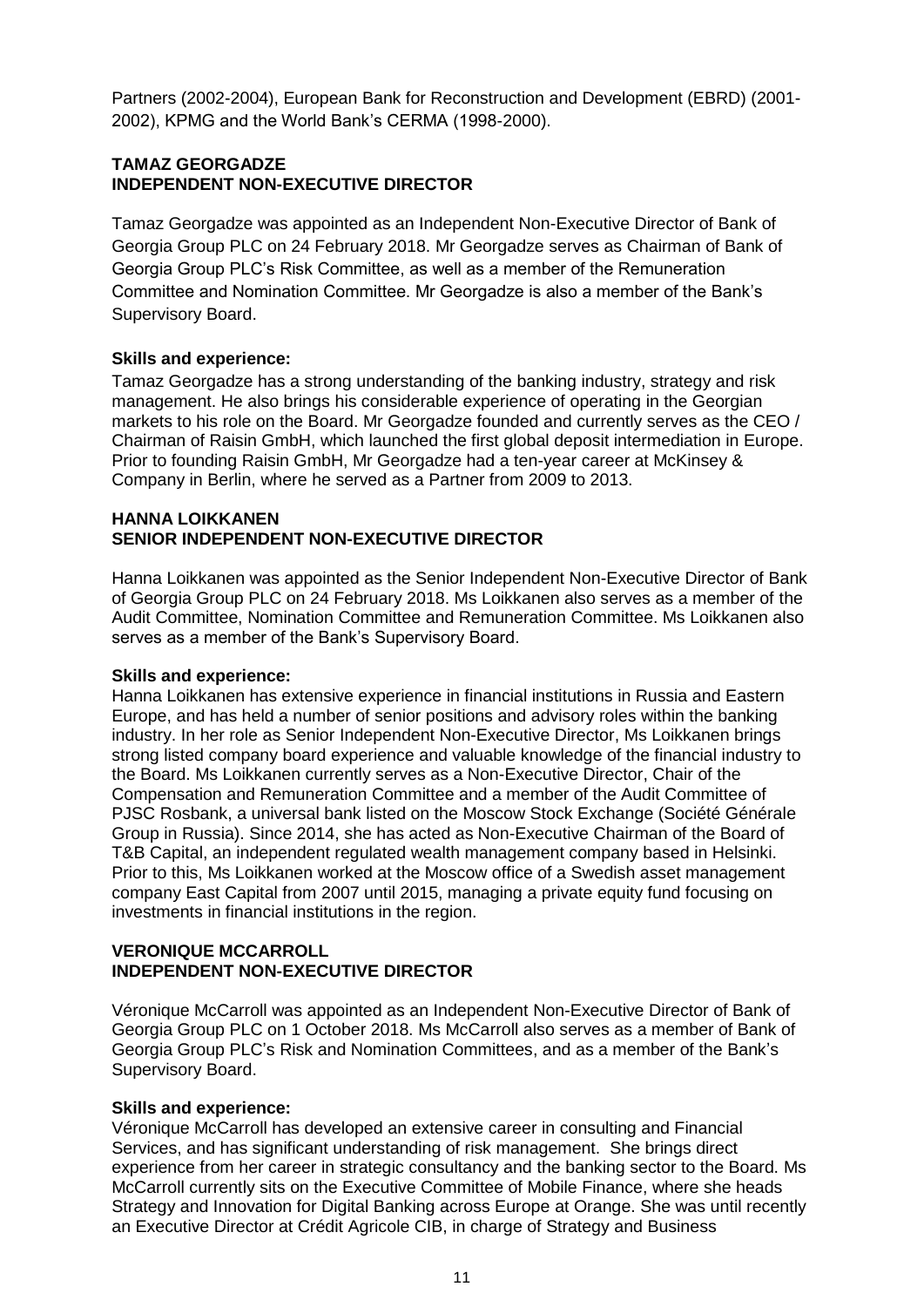Transformation. Prior to joining CACIB in 2016, she spent 19 years in consulting firms, helping large banking clients on financial matters, including as a Partner at McKinsey & Company (2013-2016), Oliver Wyman (2004-2013) and Andersen/ Ernst & Young (1996- 2003). Ms McCarroll teaches Finance at Paris Dauphine University.

## **JONATHAN MUIR INDEPENDENT NON-EXECUTIVE DIRECTOR**

Jonathan Muir was appointed as an Independent Non-Executive Director of Bank of Georgia Group PLC on 24 February 2018. Mr Muir serves as Chairman of Bank of Georgia Group PLC's Audit Committee, as well as a member of the Nomination Committee. Mr Muir also serves as a member of the Bank's Supervisory Board.

# **Skills and experience:**

Mr Muir brings a strong understanding of accounting practice and international finance issues, and has strong and comprehensive experience of audit issues. His wider experience of working in different corporate and national cultures affords him a strong understanding of the Georgian political and economic experience, which in addition to his accounting experience and qualifications makes him ideally suited to chair the Group's Audit Committee. Mr Muir is an executive director (CEO) of LetterOne Holdings SA and is CEO of LetterOne Investment Holdings. Prior to joining LetterOne, Mr Muir was CFO (2008-2013) and Vice President of Finance and Control (2003-2008) of TNK-BP, which he joined after serving as CFO of SIDANCO, one of TNK-BP's heritage companies, and was a partner at the global audit and consulting company Ernst & Young (1985-2000).

## **CECIL QUILLEN INDEPENDENT NON-EXECUTIVE DIRECTOR**

Cecil Quillen was appointed as an Independent Non-Executive Director of Bank of Georgia Group PLC on 24 February 2018. Mr Quillen also serves as a member of Bank of Georgia Group PLC's Audit Committee, Remuneration Committee and Nomination Committee. Mr Quillen is also a member of the Bank's Supervisory Board.

# **Skills and experience:**

Cecil Quillen is a legal professional of the highest level and brings a strong understanding of legal and regulatory issues, as well as corporate governance, to the Board. Mr Quillen's experience brings a distinct perspective to the Board, and his knowledge of established and emerging markets is highly valued by the Board. Mr Quillen is a lawyer and a London-based U.S. partner of Linklaters LLP, the global law firm, and is the leader of the firm's U.S. securities practice. Mr Quillen is an officer of the Securities Law Committee of the International Bar Association and chairs its Regulatory Subcommittee, and sits on the Advisory Committee for Securities Regulation in Europe of the Practising Law Institute. He is a trustee of UK Friends of Harvard University and the University of Virginia Law School Foundation. He is admitted to practice in New York and the District of Columbia and is a registered foreign lawyer in England and Wales.

**The biographies on pages 10 to 12 set out the skills and experience each Director brings to the Board for the long term sustainable success of the Company. Based upon the review undertaken, the Board has satisfied itself that each of the Directors is fully able to discharge his or her duties to the Company and that they each have sufficient capacity to meet their commitments to the Company.**

# **Resolutions 11 and 12: Re-appointment of auditor and setting of auditor's fees**

At each general meeting at which accounts are presented, the Company is required to appoint an auditor to hold office until the conclusion of the Company's next AGM, which is in 2021, as well as fix the remuneration of the auditor. The performance and effectiveness of the auditor, which included an assessment of the auditor's independence and objectivity, and a review of the non-audit services provided by the auditor, has been evaluated by the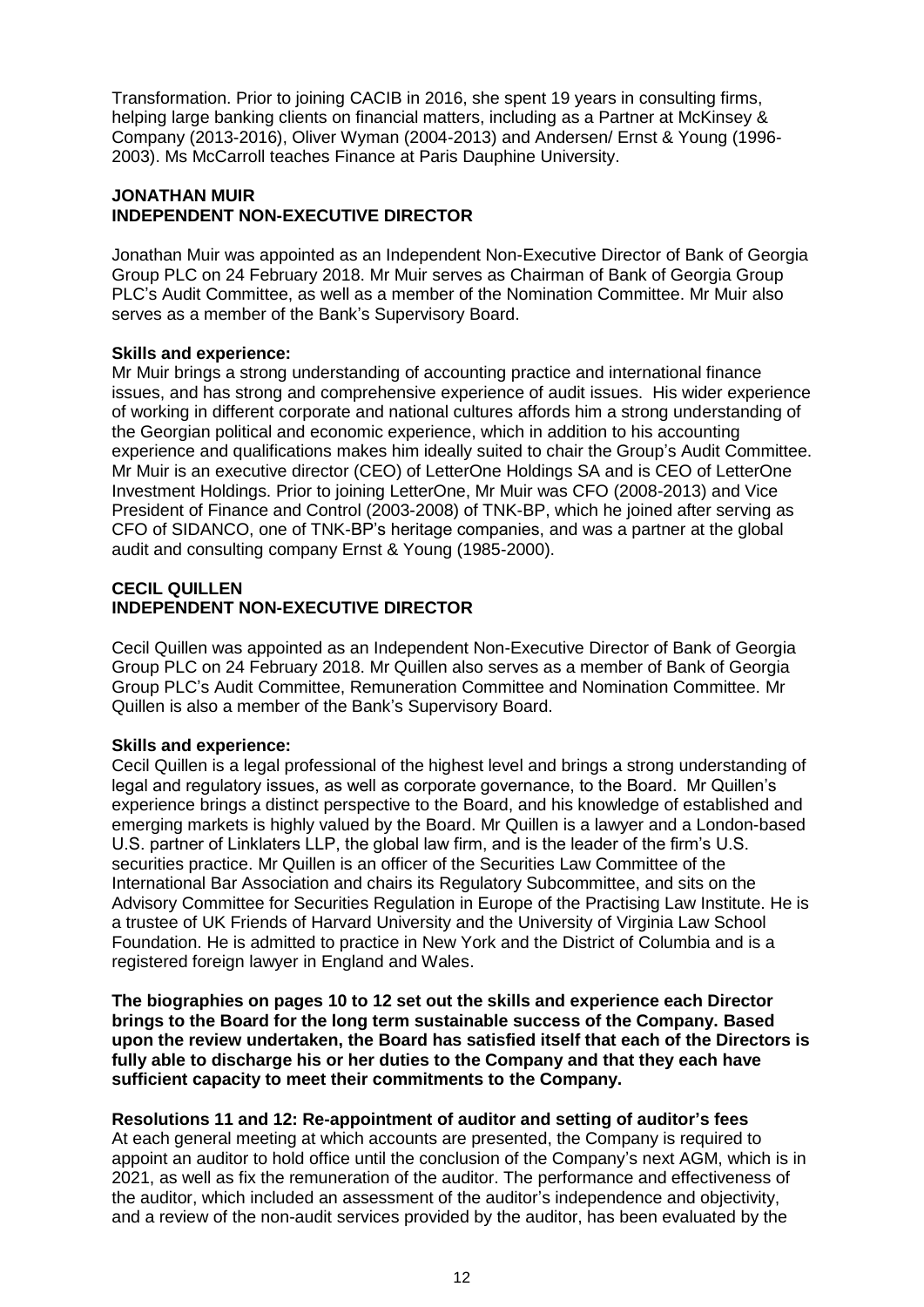Company's Audit Committee, which has recommended to the Board that Ernst & Young LLP be re-appointed. Ernst & Young LLP has also indicated that it is willing to continue as the Company's auditor. Resolution 11 seeks authorisation for the re-appointment of Ernst & Young LLP as auditor and following normal practice, resolution 12 seeks authorisation for the Audit Committee to determine the auditor's fees.

#### **Resolution 13: Authority to make political donations**

Any political donations or expenditure regulated by the Act requires shareholder approval. It is not the Company's policy to make donations to political parties, independent election candidates or political organisations or to incur political expenditure. However, the scope of the definitions of political parties, independent election candidates, political organisations and political expenditure used within the Act are very wide. In particular, the definition of political organisations may extend to bodies such as those concerned with policy review, law reform, the representation of the business community and special interest groups such as those concerned with the environment, which the company and its subsidiaries might wish to support. As a result, the definitions may cover legitimate business activities which are not, in the ordinary sense, considered to be political donations or political expenditure. Such activities are not designed to support any political party or independent election candidate or to influence public support for any political party or independent election candidate. The authority which the Board is requesting is a precautionary measure to ensure that the Company and its subsidiaries do not inadvertently commit a technical breach of the Act.

This authority will cover the period from the date resolution 13 is passed until the conclusion of the AGM in 2021, unless previously renewed, revoked or varied by the Company in a general meeting. Any expenditure which may be incurred under authority of this resolution in excess of £2,000 per expenditure will be disclosed in next year's annual report.

The Company and its subsidiaries made no political donations and incurred no political expenditure during 2019.

## **Resolution 14: Directors' authority to allot shares**

Paragraph a) of resolution 14 would give the Board the authority to allot shares and grant rights to subscribe for or convert any security into shares up to a nominal value of £163,898.09. This represents 16,389,809 Ordinary Shares, which is approximately one-third of the Company's current issued ordinary share capital as at 16 March 2020, being the latest practicable date prior to the publication of this notice of AGM.

The Investment Association's Share Capital Management Guidelines 2016 state that the Investment Association will regard as a routine request to authorise the allotment of a further one-third of a company's issued share capital in connection with a rights issue. In light of this, paragraph b) of this resolution 14 proposes that, in addition to the authority in paragraph a), the Board be granted the authority to allot further equity securities up to a nominal amount of £163,898.09. This represents 16,389,809 Ordinary Shares, which is approximately one-third of the Company's current issued ordinary share capital as at 16 March 2020, being the latest practicable date prior to the publication of this notice of AGM.

The Board has no current plans to make use of this authority but wishes to ensure that the Company has maximum flexibility in managing the Company's capital resources.

The authority set out in this resolution will remain in force until the conclusion of the Company's AGM in 2021 or, if earlier, at the close of business on 18 August 2021 (being 15 months after the date of the forthcoming AGM) save that in each case the Company may, before the authority expires, make an offer or agreement which would or might require equity securities to be allotted, or rights to be granted, after this authority expires and the Directors may allot shares or grant rights to subscribe for or to convert any security into shares under any such offer or agreement as if the authority had not expired.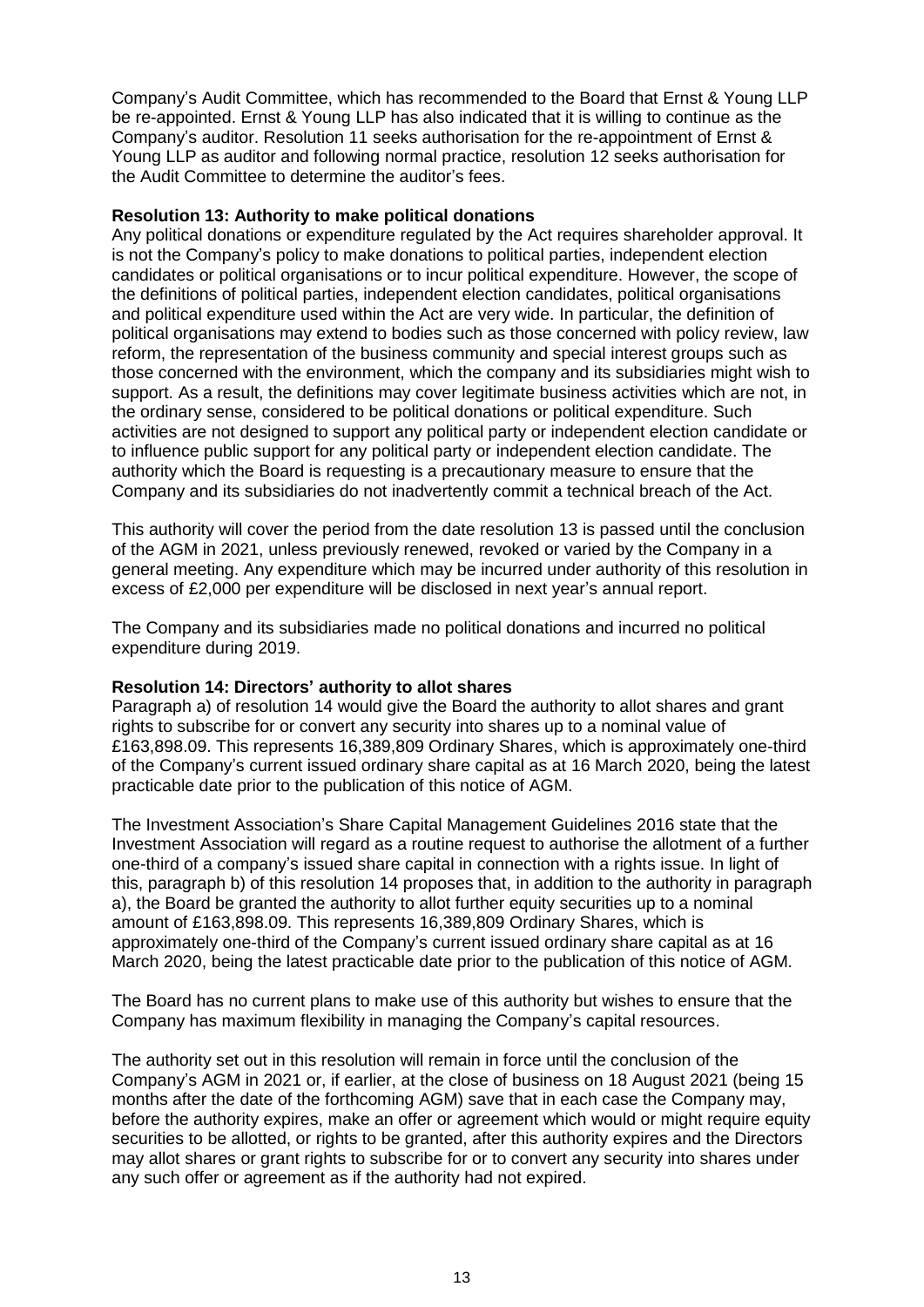Resolution 14 reflects that, as a company with a primary premium listing on the London Stock Exchange, the Board considers it appropriate to seek authorities in line with the UK Investment Association's Share Capital Management Guidelines, which provide the Company with greater flexibility to respond to market developments and business opportunities as they arise.

The Company did not hold any shares in treasury within the meaning of the Act as at 16 March 2020, being the latest practicable date prior to the publication of this notice of AGM.

**Resolution 15 and 16: Disapplication of Pre-emption rights (special resolutions)** Resolutions 15 and 16 give the Board the authority to allot equity securities (or sell any equity securities which the Company holds in treasury) for cash without first offering them to existing shareholders in proportion to their existing holdings.

The authority set out in resolution 15, is limited to: a) allotments or sales in connection with pre-emptive offers and offers to holders of equity securities if required by the rights of those securities or as the Board otherwise considers necessary, or b) otherwise up to a maximum nominal amount of £24,584.71, representing 2,458,471 Ordinary Shares, which is approximately 5% of the Company's issued ordinary share capital as at 16 March 2020, being the latest practicable date prior to the publication of this notice of AGM.

Resolution 16 is intended to give the Company flexibility to make non-pre-emptive issues of Ordinary Shares in connection with an acquisition or specified capital investment up to a maximum nominal amount of £24,584.71, representing 2,458,471 Ordinary Shares, which is approximately 5% of the Company's issued ordinary share capital as at 16 March 2020, being the latest practicable date prior to the publication of this notice of AGM.

These disapplication authorities are in line with the guidance issued by the Investment Association and the Pre-Emption Group's Statement of Principles (the **Statement of Principles**). The Statement of Principles allows the authority for an issue of shares otherwise than in connection with a pre-emptive offer to be 10% of the Company's issued Ordinary Share capital, provided that the Company confirms that it intends to use the additional 5% authority only in connection with an acquisition or specified capital investment. The Pre-emption Group also recommends that this additional 5% authority be sought in a separate resolution, which is the approach that the Company has taken.

In further compliance with the Statement of Principles, the Board confirms that it will not allot equity securities for cash, and/or sell treasury shares, on a non-pre-emptive basis pursuant to the authority in resolution 16 other than in connection with an acquisition or specified capital investment which is announced contemporaneously with the issue or which has taken place in the preceding six-month period and is disclosed in the announcement of the allotment.

In addition, the Board also confirms that in accordance with the Statement of Principles, it does not intend to allot equity securities for cash, and/or sell treasury shares, representing more than 7.5% of the Company's issued ordinary share capital in any rolling three-year period other than to existing shareholders, save as permitted in connection with an acquisition or specified capital investment as described above, unless shareholders have been notified and consulted in advance.

The authorities sought under resolutions 15 and 16 will expire at the conclusion of the Company's AGM in 2021 or if earlier, at the close of business on 18 August 2021, being 15 months after the date of the forthcoming AGM, but, in each case, prior to its expiry, the Company may make offers, and enter into agreements, which would, or might, require equity securities to be allotted (and/or treasury shares to be sold) after the authority expires and the Board may allot equity securities (and/or sell treasury shares) under any such offer or agreement as if the authority had not expired.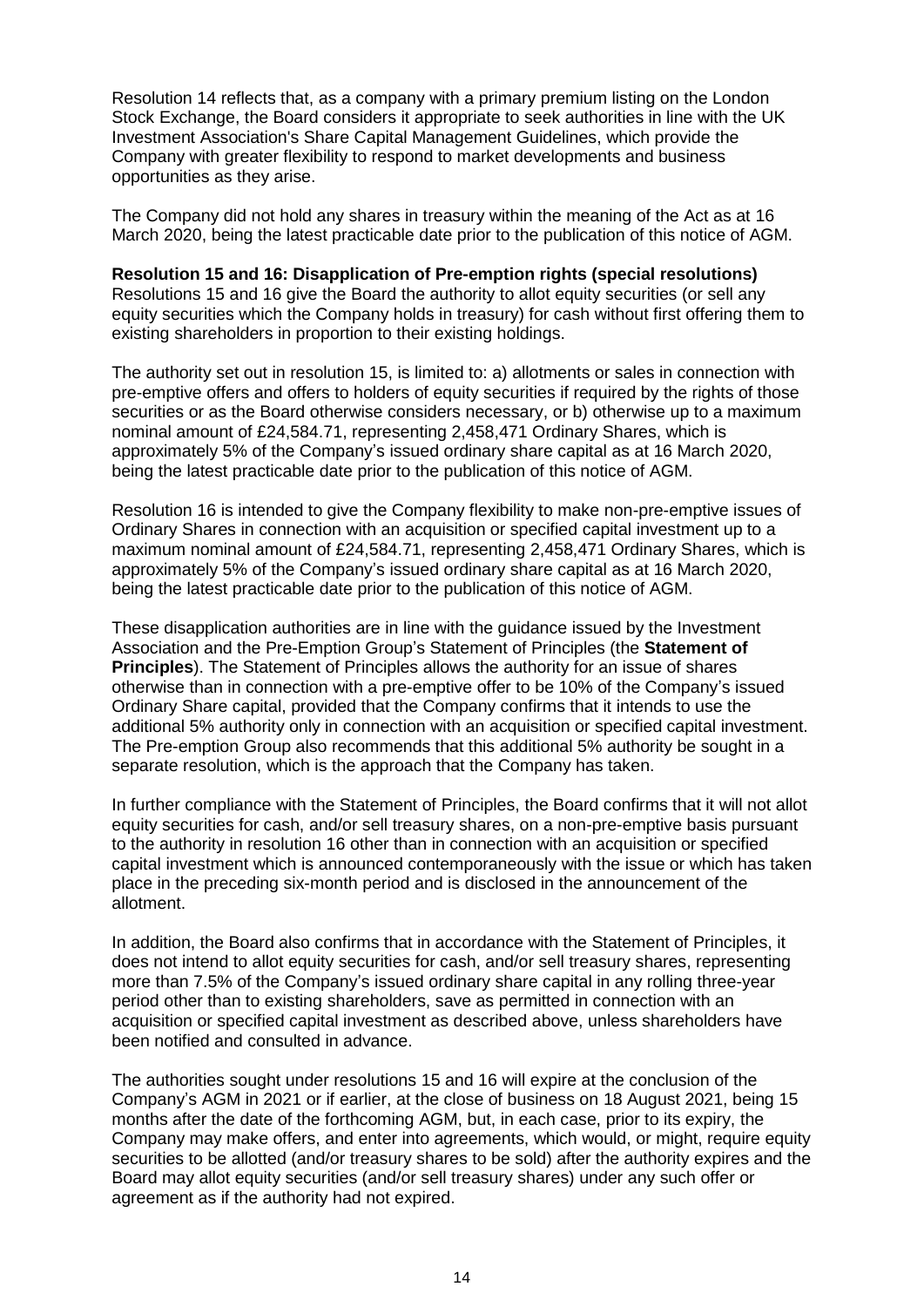The Board has no present intention to exercise the authorities conferred by these resolutions.

The authority sought by the Board in relation to resolutions 16 and 17 is aligned with the Statement of Principles and the Investment Association's share capital guidelines which represent best practice for companies with a premium listing on the London Stock Exchange.

#### **Resolution 17: Authority to purchase Ordinary Shares (special resolution)**

Resolution 17 authorises the Company to make market purchases of up to 4,916,943 of its own Ordinary Shares, representing approximately 10% of the Company's issued ordinary share capital as at 16 March 2020, being the latest practicable date prior to the publication of this notice of AGM. The resolution specifies the minimum and maximum prices at which the Ordinary Shares may be bought under this authority. The effect of this resolution is to renew the authority currently held by the Board to purchase up to 10% of the Company's issued ordinary share capital. The authority set out in resolution 17 will remain in force until the conclusion of the Company's AGM in 2021 or if earlier, at the close of business on 18 June 2021, being 13 months after the date of the forthcoming AGM (except in relation to any purchase of Ordinary Shares for which the contract was concluded before such date and which would or might be executed wholly or partly after such date). The Company is entitled to hold the Ordinary Shares as treasury shares, sell them for cash, cancel them or transfer them pursuant to an employee share plan.

The Company had no Ordinary Shares held in treasury within the meaning of the Act as at 16 March 2020, being the latest practicable date prior to the publication of this notice of AGM.

The Directors have no present intention of exercising the authority to purchase the Company's Ordinary Shares, but the authority provides the flexibility to allow them to do so in the future.

The authority would be exercised only if, after taking into account the share price of the Company and other investment opportunities, the Directors believe that to do so would result in an increase in earnings per share and would be likely to promote the success of the Company for the benefit of its shareholders as a whole. The Directors would also give careful consideration to gearing levels of the Company and its general financial position. Any purchases of Ordinary Shares would be by means of market purchases through the London Stock Exchange.

## **RECOMMENDATION**

The Directors consider that all of the resolutions being proposed at this year's AGM will promote the success of the Company and are in the best interests of shareholders as a whole and the Company. The Directors therefore unanimously recommend that you vote in favour of all the resolutions, as the Directors intend to do in respect of their own beneficial holdings of Ordinary Shares in the Company.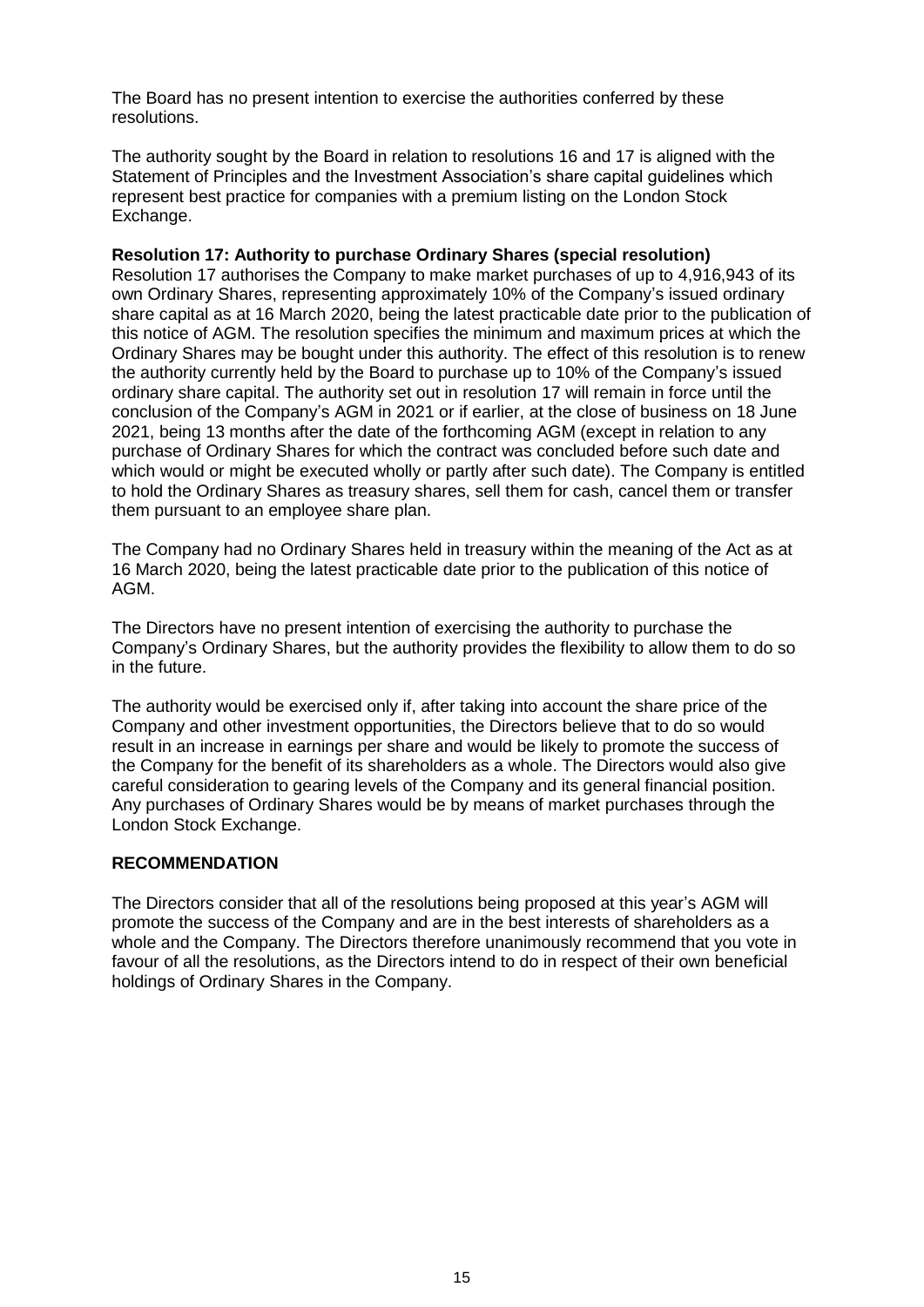## **NOTES TO THE NOTICE OF ANNUAL GENERAL MEETING**

#### **1. Entitlement to Attend and Vote**

Shareholders registered in the Register of Members of the Company as at 6:00 pm (London time) on 14 May 2020 (or, in the event of any adjournment, on the date which is two days before the time of the adjourned meeting excluding non-working days) shall be entitled to attend or vote at the AGM in respect of the Ordinary Shares registered in their name at that time. Changes to entries on the Register of Members after 6:00 pm (London time) on 14 May 2020 will be disregarded in determining the rights of any person to attend or vote at the AGM.

## **2. Proxies**

Members are entitled to appoint a proxy (who need not be a member of the Company) to exercise all or any of their rights to attend, speak and vote on their behalf at the AGM. Given the current guidance around COVID-19 and the general uncertainty on what additional and/or alternative measures may be put in place, the Board requests that shareholders do not attend the AGM but instead appoint a proxy and provide voting instructions in advance of the AGM.

A member may appoint more than one proxy in relation to the AGM provided that each proxy is appointed to exercise the rights attached to different Ordinary Shares held by that member. Members who wish to appoint more than one proxy in respect of their holding may obtain additional Forms of Proxy by contacting the Company's Registrars, Computershare on +44 (0)370 873 5866 or may photocopy the Form of Proxy provided with this document indicating on each copy the name of the proxy appointed and the number of Ordinary Shares in respect of which that proxy is appointed. All Forms of Proxy should be returned together in the same envelope.

Completion of the Form of Proxy will not prevent a member from subsequently attending and voting at the AGM in person if they so wish. The Form of Proxy, and any power of attorney or other authority under which it is executed (or a duly certified copy of any such power or authority), must be received by post or (during normal business hours only) by hand at the offices of the Company's Registrars, Computershare Investor Services PLC (**Computershare**) at The Pavilions, Bridgwater Road, Bristol BS99 6ZY, United Kingdom no later than 10am (London time) on 14 May 2020, being 48 hours before the time appointed for the holding of the AGM excluding non-working days.

Members may submit their proxies electronically at [www.investorcentre.co.uk/eproxy](http://www.investorcentre.co.uk/eproxy) using the Control Number, your unique PIN and Shareholder Reference Number (**SRN**) printed on your Form of Proxy.

## **3. Information Rights and Nominated Persons**

Persons who have been nominated under section 146 of Act (a **Nominated Person**) to enjoy information rights do not have a right to vote or appoint a proxy at the AGM and the statements of the rights of members in relation to the appointment of proxies in note 2 above does not apply to Nominated Persons. The rights described in that note can only be exercised by members of the Company.

However, a Nominated Person may have the right (under an agreement with the member by whom they were nominated) to be appointed, or to have someone else appointed, as a proxy for the AGM. If a Nominated Person has no such proxy appointment right or does not wish to exercise that right, they may have a right to give voting instructions to the registered shareholder under any such agreement.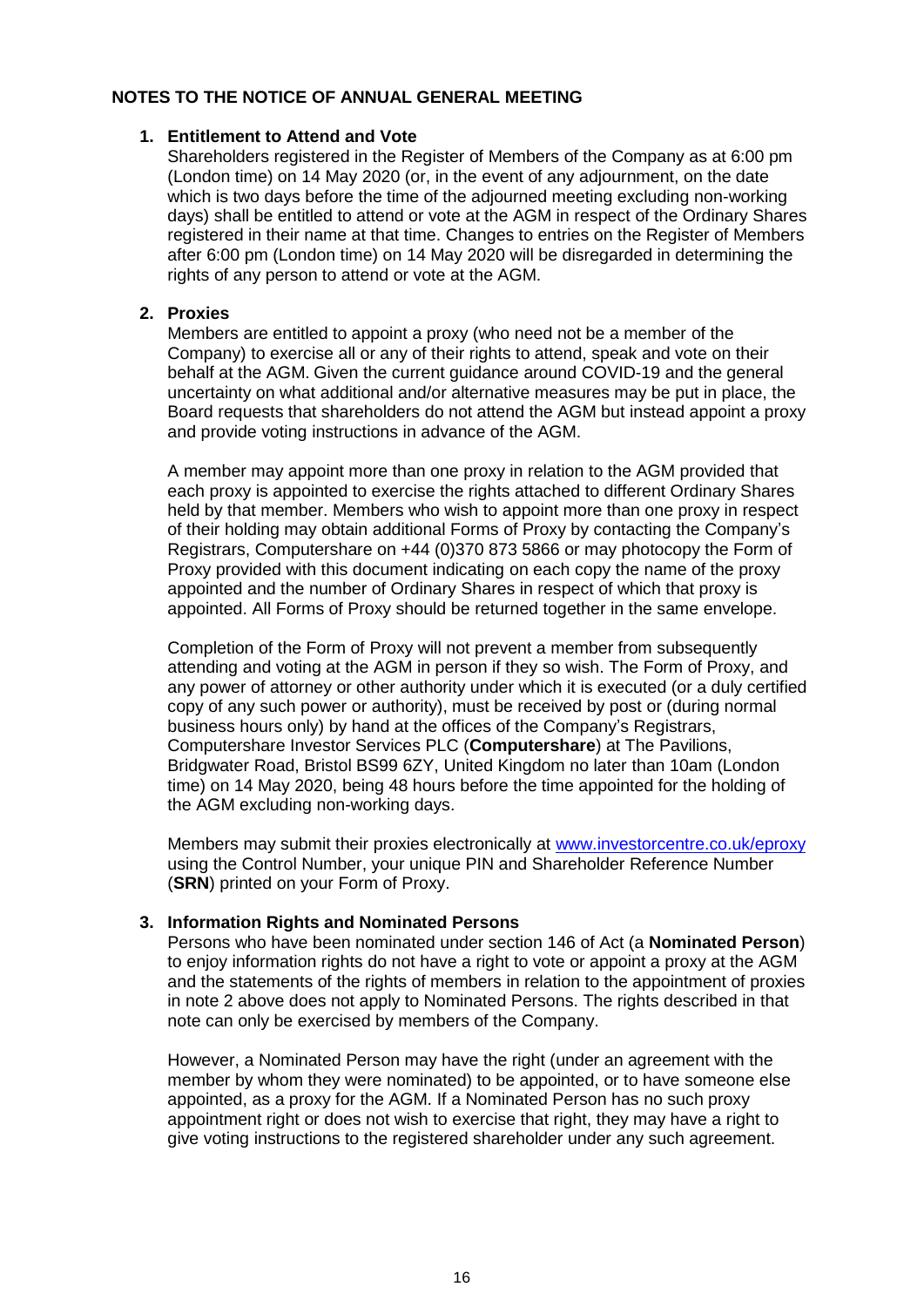## **4. Corporate Representatives**

A corporate shareholder may appoint a person or persons to act as its representative(s) at the AGM. Each such representative may exercise (on behalf of the corporate shareholder) the same powers as the corporate shareholder could exercise if they were an individual shareholder in the Company, provided that they do not do so in relation to the same Ordinary Shares.

#### **5. CREST Proxy Instructions**

CREST members who wish to appoint a proxy or proxies through the CREST electronic proxy appointment service may do so for the AGM to be held on 18 May 2020 and any adjournment thereof by following the procedures described in the CREST Manual. CREST Personal Members or other CREST Sponsored Members, and those CREST members who have appointed a voting service provider, should refer to their CREST sponsor or voting service provider who will be able to take the appropriate action on their behalf.

In order for a proxy appointment or instruction made using the CREST service to be valid, the appropriate CREST message (a **CREST Proxy Instruction**) must be properly authenticated in accordance with Euroclear's specifications and must contain the information required for such instruction, as described in the CREST Manual. The message, regardless of whether it relates to the appointment of a proxy or to an amendment to the instruction given to a previously appointed proxy, must, in order to be valid, be transmitted so as to be received by the issuer's agent (ID Number 3RA50) no later than 10am (London time) on 14 May 2020. No message received through the CREST network after this time will be accepted. For this purpose, the time of receipt will be taken to be the time (as determined by the timestamp applied to the message by the CREST Applications Host) from which the issuer's agent is able to retrieve the message by enquiry to CREST in the manner prescribed by CREST. The CREST Manual is available at [www.euroclear.com/CREST.](http://www.euroclear.com/CREST)

CREST members and, where applicable, their CREST sponsors or voting service provider should note that Euroclear does not make available special procedures in CREST for any particular messages. Normal system timings and limitations will therefore apply in relation to the input of CREST Proxy Instructions. It is the responsibility of the CREST member concerned to take (or, if the CREST member is a CREST Personal Member or Sponsored Member, or has appointed a voting service provider, to procure that his CREST sponsor or voting service provider takes) such action as shall be necessary to ensure that a message is transmitted by means of the CREST system by any particular time. In this connection, CREST members and, where applicable, their CREST sponsors or voting service provider are referred, in particular, to those sections of the CREST Manual concerning practical limitations of the CREST system and timings.

The Company will treat as invalid a CREST Proxy Instruction in the circumstances set out in Regulation 35(5)(a) of the Uncertificated Securities Regulations 2001.

#### **6. Issued Share Capital and Total Voting Rights**

Holders of Ordinary Shares are entitled to attend and vote at general meetings of the Company. Each Ordinary Share entitles the holder to one vote on a poll. As at 16 March 2020, being the last practicable date prior to the publication of this Notice, the Company's issued share capital consisted of 49,169,428 Ordinary Shares. The Company does not hold any Ordinary Shares in treasury within the meaning of the Act. Therefore, the total voting rights in the Company as at 16 March 2020 are 49,169,428.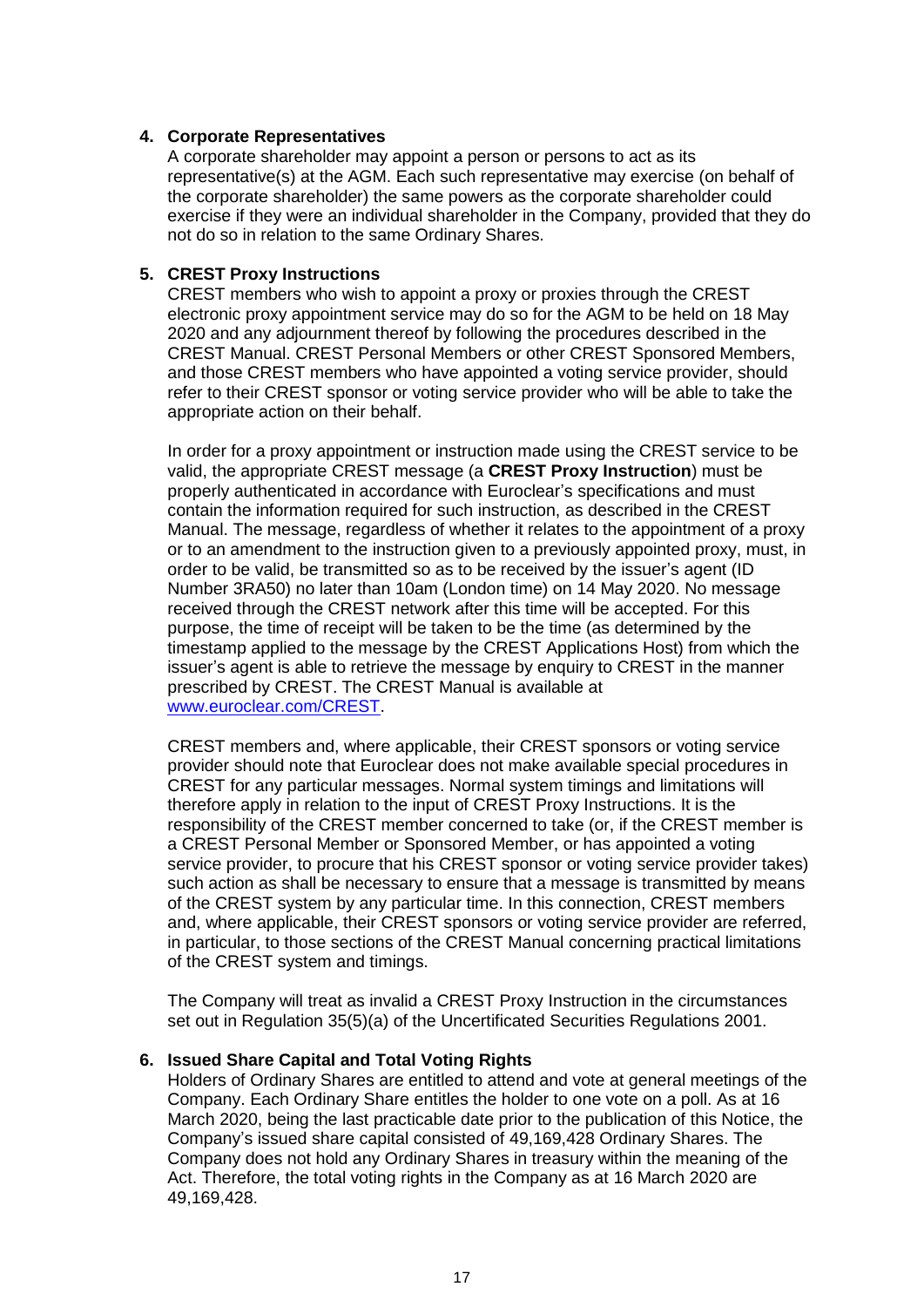## **7. Voting at the AGM**

Each of the resolutions to be put to the AGM will be voted on by way of a poll and not by a show of hands. In this way, the voting preferences of all shareholders are taken into account not only those who are able to physically attend the AGM. The results of the poll will be notified to the market in the usual way and published on the Company's website after the meeting.

The poll at the AGM will be taken in accordance with articles 55.3 and 56 of the Company's Articles of Association. Article 56.1 provides that for so long as the Company has Proportional Voting Shares (defined as Ordinary Shares of the Company held by Georgia Capital PLC (directly or indirectly) and any person with whom it is Acting in Concert, for such time(s) as in aggregate they hold shares carrying 9.99% or more of the voting rights exercisable at general meetings of the Company), the following poll provisions will apply:

- (a) on each resolution proposed at the AGM all shareholders other than holder(s) of the Proportional Voting Shares will be entitled to vote (the **First Poll**);
- (b) following the closing of each First Poll, that poll will as soon as possible thereafter reopen for the sole purpose of enabling the Proportional Voting Shares to be voted. The holder(s) of the Proportional Voting Shares shall vote all of the Proportional Voting Shares held by them proportionally to the votes cast on each First Poll (calculated to two decimal places) (the **Second Poll**); and
- (c) the result of the poll for each of the resolutions, reflecting the combined result of the First Poll and the Second Poll, shall be deemed to be a resolution of the meeting and the secretary may fix a time, place and manner (including electronically) for declaring the result of the poll voting.

The above procedure does not apply to any "Excluded Resolution" as such term is defined in the Company's Articles of Association. There are no Excluded Resolutions proposed at this year's AGM.

## **8. Publication of Audit Concerns**

Under section 527 of the Act, the Company may be required by members meeting the threshold set out in that section to publish on a website a statement setting out any matter relating to: (i) the audit of the Company's accounts (including the auditor's report and the conduct of the audit) that are to be laid before the AGM; or (ii) any circumstance connected with an auditor of the Company ceasing to hold office since the previous meeting at which annual accounts and reports were laid in accordance with section 437 of the Act which they intend to raise at the AGM. The Company may not require the members requesting any such website publication to pay its costs in complying with sections 527 or 528 of the Act. Where the Company is required to place a statement on a website under section 527 of the Act, it must forward the statement to the Company's auditor not later than the time when it makes the statement available on the website. The business which may be dealt with at the AGM includes any statement that the Company has been required under section 527 of the Act to publish on a website.